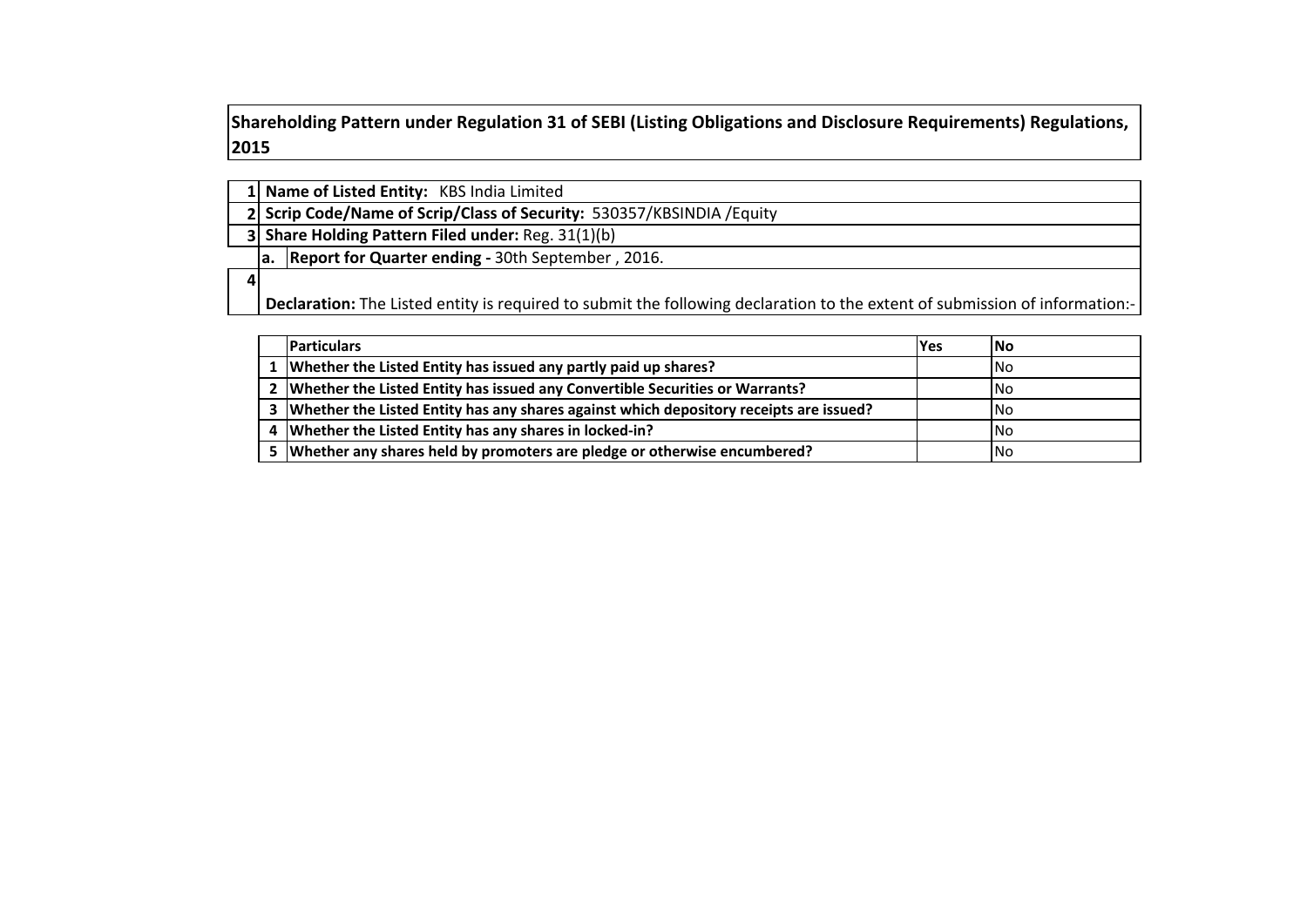# **KBS India Limited**

## **Table I ‐ Summary Statement holding of specified securities**

| Category | <b>Category of shareholder</b>       | Nos. of<br>shareholders | No. of fully<br>paid up equity Partly | No. of         | No. of<br>shares | Total nos.<br>shares held | ing as a % securities                 | Sharehold Number of Voting Rights held in each class of |                            |         |                           | No. of Shares<br>Shareholding,<br><b>Underlying</b><br>as a % |                                                  | Number of Locked in<br>shares |                   | Number of Shares<br>pledged or otherwise |                        | Number of equity<br>shares held in |
|----------|--------------------------------------|-------------------------|---------------------------------------|----------------|------------------|---------------------------|---------------------------------------|---------------------------------------------------------|----------------------------|---------|---------------------------|---------------------------------------------------------------|--------------------------------------------------|-------------------------------|-------------------|------------------------------------------|------------------------|------------------------------------|
|          |                                      |                         | shares held                           | paid-up        | underlying       |                           | of total                              |                                                         |                            |         |                           | Outstanding                                                   | assuming full                                    |                               |                   | encumbered                               |                        | dematerialised                     |
|          |                                      |                         |                                       | equity         | Depository       |                           | no.o                                  |                                                         | <b>No of Voting Rights</b> |         | convertible<br>Total as a |                                                               | conversion of                                    | No. (a)                       | As a % of No. (a) |                                          | As a % of              | form                               |
|          |                                      |                         |                                       | shares<br>held | Receipts         |                           | shares<br>Calculate Class<br>d as per | Equity                                                  | Class eg: y Total          |         | % of<br>$(A+B+C)$         | securities<br>(including<br>Warrants)                         | convertible<br>securities (as a<br>percentage of | total                         | <b>Shares</b>     |                                          | total<br><b>Shares</b> |                                    |
|          |                                      |                         |                                       |                |                  |                           | SCRR,                                 |                                                         |                            |         |                           |                                                               | diluted share                                    |                               | held(b)           |                                          | held(b)                |                                    |
|          |                                      |                         |                                       |                |                  |                           | 1957)                                 |                                                         |                            |         |                           |                                                               | capital)                                         |                               |                   |                                          |                        |                                    |
| (A)      | <b>Promoter &amp; Promoter Group</b> |                         | 3113128                               |                |                  | 3113128                   | 36.53                                 | 3113128                                                 |                            | 3113128 | 36.53                     |                                                               | 36.53                                            |                               | 0.00              |                                          | 0.01                   | 3113128                            |
| (B)      | <b>Public</b>                        | 788                     | 5408060                               |                |                  | 5408060                   | 63.47                                 | 5408060                                                 |                            | 5408060 | 63.47                     |                                                               | 63.47                                            |                               | 0.00              | <b>NA</b>                                |                        | 5264500                            |
| (C)      | Non Promoter - Non Public            |                         |                                       |                |                  |                           | 0.00                                  |                                                         |                            |         | 0.00                      |                                                               | 0.00                                             |                               | 0.00              | <b>NA</b>                                |                        |                                    |
| (C1)     | <b>Shares Underlying DRs</b>         |                         |                                       |                |                  |                           | 0.00                                  |                                                         |                            |         | 0.00                      | <b>NA</b>                                                     | 0.00                                             |                               | 0.00              | <b>NA</b>                                |                        |                                    |
| (C2)     | Shares Held By Employee Trust        |                         |                                       |                |                  |                           |                                       |                                                         |                            |         |                           |                                                               |                                                  |                               |                   |                                          |                        |                                    |
|          |                                      |                         |                                       |                |                  |                           | 0.00                                  |                                                         |                            |         | 0.00                      |                                                               | 0.00                                             |                               | 0.00              | <b>NA</b>                                |                        |                                    |
|          | <b>Total</b>                         | 793                     | 8521188                               |                |                  | 8521188                   | 100.00                                | 8521188                                                 |                            | 8521188 | 100.00                    |                                                               | 100.00                                           |                               | 0.00              |                                          | 0.00                   | 8377628                            |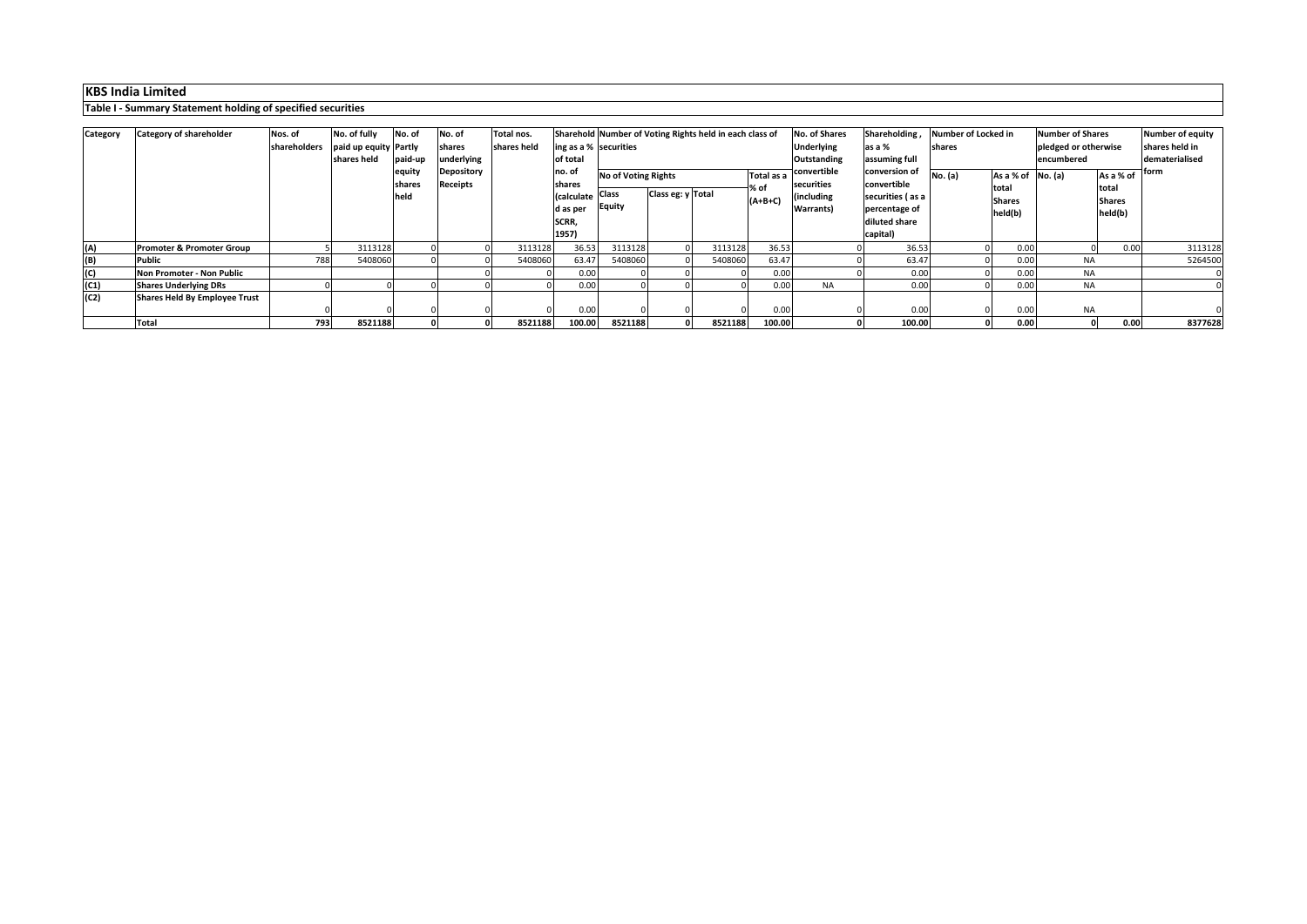KBS India Limited<br>Table II (I)(a)- Statement showing shareholding pattern of the Promoter and Promoter Group

|                   | Category & Name of the                  | Nos. of      | No. of fully paid No. of |         | No. of           | Total nos. |                                    |               |              | Shareholding Number of Voting Rights held in each class of securities |              | No. of Shares     |                                | Shareholding, as a % Number of Locked in |                   | <b>Number of Shares</b> |               | <b>Number of</b>                   |  |
|-------------------|-----------------------------------------|--------------|--------------------------|---------|------------------|------------|------------------------------------|---------------|--------------|-----------------------------------------------------------------------|--------------|-------------------|--------------------------------|------------------------------------------|-------------------|-------------------------|---------------|------------------------------------|--|
|                   | <b>Shareholders</b>                     | shareholders | up equity shares Partly  |         | shares           |            | shares heldS as a % of total       |               |              |                                                                       |              | <b>Underlying</b> |                                | assuming full<br>shares                  |                   |                         |               | pledged or otherwise equity shares |  |
|                   |                                         |              | held                     | paid-up | underlyin        |            | no. of shares                      |               |              |                                                                       |              | Outstanding       | conversion of                  |                                          |                   | encumbered              |               | held in                            |  |
|                   |                                         |              |                          |         |                  |            |                                    |               |              |                                                                       |              | convertible       |                                |                                          |                   |                         |               | dematerialise                      |  |
|                   |                                         |              |                          | equity  |                  |            | (calculated as No of Voting Rights |               |              |                                                                       | Total as a % |                   | convertible securities No. (a) |                                          | As a % of No. (a) |                         | As a % of     |                                    |  |
|                   |                                         |              |                          | shares  | <b>Depositor</b> |            | per SCRR,                          |               | of $(A+B+C)$ |                                                                       |              | securities        | (as a percentage of            |                                          | total             |                         | total         | d form                             |  |
|                   |                                         |              |                          | held    | y Receipts       |            | 1957)                              |               |              |                                                                       |              | (including        | diluted share capital)         |                                          | <b>Shares</b>     |                         | <b>Shares</b> |                                    |  |
|                   |                                         |              |                          |         |                  |            |                                    | Class         | Class eg: y  | <b>Total</b>                                                          |              | <b>Warrants)</b>  |                                |                                          | held(b)           |                         | held(b)       |                                    |  |
|                   |                                         |              |                          |         |                  |            |                                    | <b>Equity</b> |              |                                                                       |              |                   |                                |                                          |                   |                         |               |                                    |  |
|                   |                                         |              |                          |         |                  |            |                                    |               |              |                                                                       |              |                   |                                |                                          |                   |                         |               |                                    |  |
|                   |                                         |              |                          |         |                  |            |                                    |               |              |                                                                       |              |                   |                                |                                          |                   |                         |               |                                    |  |
|                   |                                         |              |                          |         |                  |            |                                    |               |              |                                                                       |              |                   |                                |                                          |                   |                         |               |                                    |  |
|                   |                                         |              |                          |         |                  |            |                                    |               |              |                                                                       |              |                   |                                |                                          |                   |                         |               |                                    |  |
|                   | Indian<br>Individuals / Hindu Undivided |              |                          |         |                  |            |                                    |               |              |                                                                       |              |                   |                                |                                          |                   |                         |               |                                    |  |
|                   |                                         |              |                          |         |                  |            |                                    |               |              |                                                                       |              |                   |                                |                                          |                   |                         |               |                                    |  |
| (a)               | Family                                  |              | 3113128                  |         | $\sqrt{2}$       | 3113128    | 36.53                              | 3113128       |              | 3113128                                                               | 36.53        |                   | 36.53                          |                                          | 0.00              | $\Omega$                | 0.00          | 3113128                            |  |
|                   | <b>Tushar Suresh Shah</b>               |              | 2209688                  |         |                  | 2209688    | 25.93                              | 2209688       | $\Omega$     | 2209688                                                               | 25.93        |                   | 25.93                          |                                          | 0.00              |                         | 0.00          | 2209688                            |  |
|                   | Madhu Suresh Shah                       |              | 881220                   |         |                  | 881220     | 10.34                              | 881220        |              | 881220                                                                | 10.34        |                   | 10.34                          |                                          | 0.00              |                         | 0.00          | 881220                             |  |
|                   | Tanya Tushar Shah                       |              | 20000                    |         |                  | 20000      | 0.23                               | 20000         |              | 20000                                                                 | 0.23         |                   | 0.23                           |                                          | 0.00              |                         | 0.00          | 20000                              |  |
|                   | Namita Tushar Shah                      |              | 1120                     |         |                  | 1120       | 0.01                               | 1120          |              | 1120                                                                  | 0.01         |                   | 0.01                           |                                          | 0.00              |                         | 0.00          | 1120                               |  |
|                   | <b>Tanay Tushar Shah</b>                |              | 1100                     |         |                  | 1100       | 0.01                               | 1100          |              | 1100                                                                  | 0.01         |                   | 0.01                           |                                          | 0.00              |                         | 0.00          | 1100                               |  |
|                   | <b>Central Government / State</b>       |              |                          |         |                  |            |                                    |               |              |                                                                       |              |                   |                                |                                          |                   |                         |               |                                    |  |
| (b)               | Government(s)                           |              |                          |         |                  |            | 0.00                               |               |              |                                                                       | 0.00         |                   | 0.00                           |                                          | 0.00              | n                       | 0.00          | $\mathbf{0}$                       |  |
|                   |                                         |              |                          |         |                  |            |                                    |               |              |                                                                       |              |                   |                                |                                          |                   |                         |               |                                    |  |
| (c)<br>(d)        | <b>Financial Institutions / Banks</b>   |              |                          |         |                  |            | 0.00                               |               | O            |                                                                       | 0.00         |                   | 0.00                           |                                          | 0.00              |                         | 0.00          | 0                                  |  |
|                   | Any Other (Specify)                     |              |                          |         |                  |            | 0.00                               |               | $\mathbf{0}$ |                                                                       | 0.00         |                   | 0.00                           |                                          | 0.00              | $\Omega$                | 0.00          | $\Omega$                           |  |
|                   | Sub Total (A)(1)                        |              | 3113128                  |         |                  | 3113128    | 36.53                              | 3113128       | $\Omega$     | 3113128                                                               | 36.53        |                   | 36.53                          |                                          | 0.00              | $\Omega$                | 0.00          | 3113128                            |  |
|                   | Foreign                                 |              |                          |         |                  |            |                                    |               |              |                                                                       |              |                   |                                |                                          |                   |                         |               |                                    |  |
|                   | <b>Individuals (Non-Resident</b>        |              |                          |         |                  |            |                                    |               |              |                                                                       |              |                   |                                |                                          |                   |                         |               |                                    |  |
|                   | Individuals / Foreign                   |              |                          |         |                  |            |                                    |               |              |                                                                       |              |                   |                                |                                          |                   |                         |               |                                    |  |
|                   | Individuals)                            |              |                          |         | $\Omega$         |            | 0.00                               |               |              |                                                                       | 0.00         |                   | 0.00                           |                                          | 0.00              | $\Omega$                | 0.00          | 0                                  |  |
| (a)<br>(b)<br>(c) | Government                              | $\mathbf{a}$ |                          |         |                  |            | 0.00                               |               | $\Omega$     |                                                                       | 0.00         |                   | 0.00                           |                                          | 0.00              | $\Omega$                | 0.00          | $\mathbf{o}$                       |  |
|                   | <b>Institutions</b>                     |              |                          |         | $\mathbf{r}$     |            | 0.00                               |               | o            |                                                                       | 0.00         |                   | 0.00                           |                                          | 0.00              |                         | 0.00          | $\overline{\mathbf{0}}$            |  |
| (d)               | Foreign Portfolio Investor              |              |                          |         |                  |            | 0.00                               |               | $\Omega$     |                                                                       | 0.00         |                   | 0.00                           |                                          | 0.00              |                         | 0.00          | $\mathbf{0}$                       |  |
| (e)               | Any Other (Specify)                     |              |                          |         | $\Omega$         |            | 0.00                               |               | $\mathbf{0}$ |                                                                       | 0.00         |                   | 0.00                           |                                          | 0.00              |                         | 0.00          | $\mathbf{0}$                       |  |
|                   | Sub Total (A)(2)                        | $\mathbf{r}$ |                          |         | $\Omega$         |            | 0.00                               |               | $\Omega$     |                                                                       | 0.00         |                   | 0.00                           |                                          | 0.00              |                         | 0.00          | $\mathbf{0}$                       |  |
|                   | <b>Total Shareholding Of</b>            |              |                          |         |                  |            |                                    |               |              |                                                                       |              |                   |                                |                                          |                   |                         |               |                                    |  |
|                   | <b>Promoter And Promoter</b>            |              |                          |         |                  |            |                                    |               |              |                                                                       |              |                   |                                |                                          |                   |                         |               |                                    |  |
|                   | Group (A)= (A)(1)+(A)(2)                | 5            | 3113128                  |         | $\mathbf{0}$     | 3113128    | 36.53                              | 3113128       |              | 3113128                                                               | 36.53        |                   | 36.53                          |                                          | 0.00              | 0                       | 0.00          | 3113128                            |  |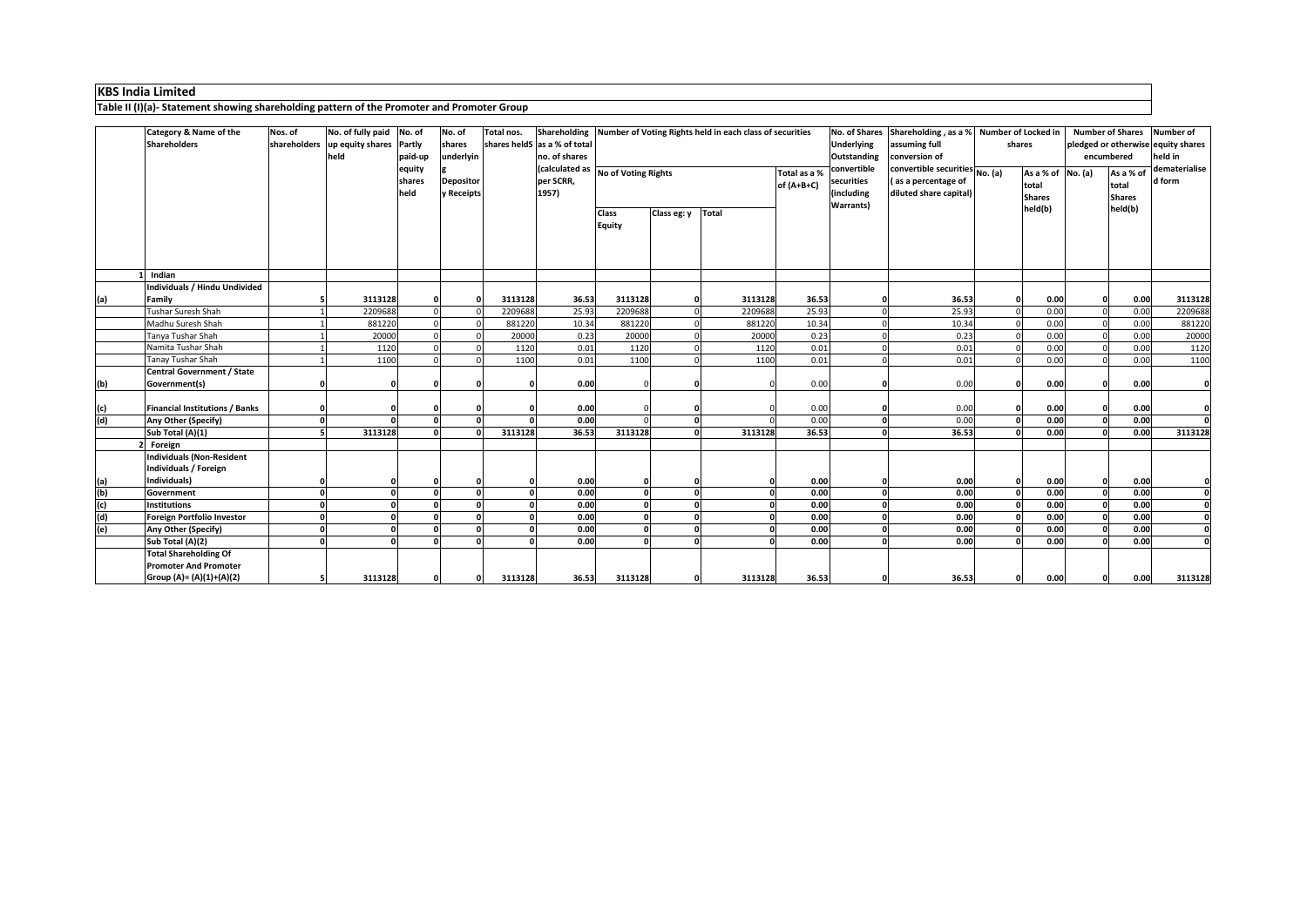### **KBS India Limited**

**Table III ‐ Statement showing shareholding pattern of the Public shareholder**

| Sr.<br>No. | Category & Name of<br>shareholders                                  | Nos. of<br>shareholders      | No. of fully<br>paid up<br>equity shares | No. of<br>Partly<br>paid-up          | No. of shares<br>underlying<br>Depository | Total nos.<br>shares heldS | Shareholding<br>as a % of<br>total no. of |                             |                                     | Number of Voting Rights held in each class of<br>securities |                           | No. of Shares<br><b>Underlying</b><br>Outstanding | Shareholding, as a<br>% assuming full<br>conversion of | Number of Locked in<br>shares  |                          |        | <b>Number of Shares</b><br>pledged or<br>otherwise | Number of<br>equity shares<br>held in |
|------------|---------------------------------------------------------------------|------------------------------|------------------------------------------|--------------------------------------|-------------------------------------------|----------------------------|-------------------------------------------|-----------------------------|-------------------------------------|-------------------------------------------------------------|---------------------------|---------------------------------------------------|--------------------------------------------------------|--------------------------------|--------------------------|--------|----------------------------------------------------|---------------------------------------|
|            |                                                                     |                              | held                                     | equity<br>shares                     |                                           |                            | shares<br>calculated as                   |                             | Total as a %<br>No of Voting Rights |                                                             | convertible<br>securities | convertible<br>securities (as a                   | No. (a)                                                | As a % of                      | No. (a)                  | As a % | dematerialise<br>d form                            |                                       |
|            |                                                                     |                              |                                          | held                                 |                                           |                            | per SCRR,                                 | Class                       | Class eg:                           | Total                                                       | of (A+B+C)                | (including                                        | percentage of                                          |                                | total                    |        | of total<br><b>Shares</b>                          |                                       |
|            |                                                                     |                              |                                          |                                      |                                           |                            | 1957)                                     | Equity                      | v                                   |                                                             |                           | Warrants)                                         | diluted share                                          |                                | <b>Shares</b><br>held(b) |        | held(b)                                            |                                       |
|            |                                                                     |                              |                                          |                                      |                                           |                            |                                           |                             |                                     |                                                             |                           |                                                   | capital)                                               |                                |                          |        |                                                    |                                       |
|            |                                                                     |                              |                                          |                                      |                                           |                            |                                           |                             |                                     |                                                             |                           |                                                   |                                                        |                                |                          |        |                                                    |                                       |
|            |                                                                     |                              |                                          |                                      |                                           |                            |                                           |                             |                                     |                                                             |                           |                                                   |                                                        |                                |                          |        |                                                    |                                       |
|            |                                                                     |                              |                                          |                                      |                                           |                            |                                           |                             |                                     |                                                             |                           |                                                   |                                                        |                                |                          |        |                                                    |                                       |
|            |                                                                     |                              |                                          |                                      |                                           |                            |                                           |                             |                                     |                                                             |                           |                                                   |                                                        |                                |                          |        |                                                    |                                       |
|            |                                                                     |                              |                                          |                                      |                                           |                            |                                           |                             |                                     |                                                             |                           |                                                   |                                                        |                                |                          |        |                                                    |                                       |
|            |                                                                     |                              |                                          |                                      |                                           |                            |                                           |                             |                                     |                                                             |                           |                                                   |                                                        |                                |                          |        |                                                    |                                       |
|            | 1 Institutions                                                      |                              |                                          |                                      |                                           |                            |                                           |                             |                                     |                                                             |                           |                                                   |                                                        |                                |                          |        |                                                    |                                       |
| (a)<br>(b) | <b>Mutual Fund</b><br><b>Venture Capital Funds</b>                  | $\mathbf{0}$<br>$\mathbf{0}$ | $\mathbf{0}$<br>$\mathbf 0$              | $\mathbf 0$<br>$\mathbf 0$           | $\mathbf{0}$<br>$\mathbf{0}$              | $\mathbf{0}$<br>0          | 0.00<br>0.00                              | $\mathbf 0$<br>$\mathbf{0}$ | $\mathbf{0}$<br>$\mathbf{0}$        | $\mathbf{0}$<br>0                                           | 0.00<br>0.00              | $\mathbf 0$<br>$\mathbf 0$                        | 0.00<br>0.00                                           | $\mathbf{0}$<br>0              | 0.00<br>0.00             |        | <b>NA</b><br><b>NA</b>                             | 0<br>0                                |
| (c)        | <b>Alternate Investment Funds</b>                                   | $\overline{0}$               | $\overline{0}$                           | ō                                    | $\overline{0}$                            | $\overline{0}$             | 0.00                                      | o                           | $\overline{0}$                      | $\overline{0}$                                              | 0.00                      | ō                                                 | 0.00                                                   | $\overline{0}$                 | 0.00                     |        | <b>NA</b>                                          | $\overline{\mathbf{0}}$               |
|            | Foreign Venture Capital                                             |                              |                                          |                                      |                                           |                            |                                           |                             |                                     |                                                             |                           |                                                   |                                                        |                                |                          |        |                                                    |                                       |
| (d)        | Investors                                                           | $\Omega$                     | $\mathbf{0}$                             | $\mathbf{0}$                         | $\mathbf{0}$                              | 0                          | 0.00                                      | $\mathbf 0$                 | $\mathbf{0}$                        | $\mathbf 0$                                                 | 0.00                      | 0                                                 | 0.00                                                   | $\mathbf{0}$                   | 0.00                     |        | <b>NA</b>                                          | 0                                     |
| (e)        | <b>Foreign Portfolio Investor</b>                                   | $\mathbf{0}$                 | $\mathbf{0}$                             | $\pmb{\mathsf{o}}$                   | $\mathbf{o}$                              | $\mathbf{0}$               | 0.00                                      | $\mathbf 0$                 | $\mathbf{0}$                        | $\mathbf{0}$                                                | 0.00                      | $\mathbf 0$                                       | 0.00                                                   | 0                              | 0.00                     |        | <b>NA</b>                                          | 0                                     |
| (f)<br>(g) | <b>Financial Institutions / Banks</b><br><b>Insurance Companies</b> | $\mathbf{0}$<br>$\mathbf{0}$ | $\mathbf 0$<br>$\mathbf{0}$              | $\mathbf 0$<br>$\mathbf{o}$          | $\mathbf{o}$<br>$\mathbf{0}$              | $\mathbf{0}$<br>0          | 0.00<br>0.00                              | $\mathbf 0$<br>$\mathbf 0$  | $\mathbf{0}$<br>$\mathbf{0}$        | $\mathbf{0}$<br>$\mathbf{0}$                                | 0.00<br>0.00              | $\mathbf 0$<br>$\mathbf 0$                        | 0.00<br>0.00                                           | $\mathbf{0}$<br>$\mathbf{0}$   | 0.00<br>0.00             |        | <b>NA</b><br><b>NA</b>                             | $\pmb{0}$<br>$\pmb{0}$                |
|            | <b>Provident Funds/ Pension</b>                                     |                              |                                          |                                      |                                           |                            |                                           |                             |                                     |                                                             |                           |                                                   |                                                        |                                |                          |        |                                                    |                                       |
| (h)        | <b>Funds</b>                                                        | $\mathbf{0}$                 | $\Omega$                                 | $\mathbf 0$                          | $\mathbf{0}$                              | $\Omega$                   | 0.00                                      | $\mathbf 0$                 | $\mathbf{0}$                        | $\mathbf{0}$                                                | 0.00                      | 0                                                 | 0.00                                                   | $\Omega$                       | 0.00                     |        | <b>NA</b>                                          | 0                                     |
| (i)        | Any Other (Specify)                                                 | $\mathbf{0}$                 | $\mathbf 0$                              | $\mathbf 0$                          | $\mathbf{0}$                              | $\mathbf{0}$               | 0.00                                      | $\mathbf 0$                 | o                                   | $\mathbf{0}$                                                | 0.00                      | $\mathbf 0$                                       | 0.00                                                   | $\mathbf{0}$                   | 0.00                     |        | <b>NA</b>                                          | $\overline{\mathbf{0}}$               |
|            | <b>Foreign Institutional Investors</b>                              |                              |                                          | $\Omega$                             | $\Omega$                                  | 0                          | 0.00                                      | $\mathbf{0}$                | $\Omega$                            | $\mathbf 0$                                                 | 0.00                      | 0                                                 | 0.00                                                   | $\Omega$                       | 0.00                     |        | <b>NA</b>                                          |                                       |
|            |                                                                     |                              |                                          | $\bf{0}$                             | $\bf{0}$                                  | $\mathbf 0$                | 0.00                                      | $\mathbf 0$                 | $\pmb{0}$                           | $\mathbf 0$                                                 | 0.00                      | $\mathbf 0$                                       | 0.00                                                   | $\mathbf 0$                    | 0.00                     |        | <b>NA</b>                                          |                                       |
|            | Sub Total (B)(1)                                                    | $\mathbf{0}$                 | $\mathbf 0$                              | $\mathbf 0$                          | $\mathbf{0}$                              | $\mathbf{0}$               | 0.00                                      | $\mathbf 0$                 | $\mathbf{0}$                        | 0                                                           | 0.00                      | $\mathbf 0$                                       | 0.00                                                   | $\mathbf{0}$                   | 0.00                     |        | <b>NA</b>                                          | $\pmb{0}$                             |
|            | <b>Central Government/ State</b>                                    |                              |                                          |                                      |                                           |                            |                                           |                             |                                     |                                                             |                           |                                                   |                                                        |                                |                          |        |                                                    |                                       |
|            | Government(s)/ President of                                         |                              |                                          |                                      |                                           |                            |                                           |                             |                                     |                                                             |                           |                                                   |                                                        |                                |                          |        |                                                    |                                       |
|            | 2 India<br>Sub Total (B)(2)                                         | $\Omega$<br>$\mathbf{0}$     | $\Omega$<br>$\mathbf{0}$                 | $\mathbf 0$<br>$\mathbf 0$           | $\mathbf{0}$                              | 0<br>0                     | 0.00<br>0.00                              | $\mathbf 0$<br>$\mathbf 0$  | $\mathbf{0}$<br> 0                  | $\mathbf{0}$<br>$\mathbf{0}$                                | 0.00<br>0.00              | $\Omega$<br>$\mathbf 0$                           | 0.00<br>0.00                                           | O<br>$\mathbf{0}$              | 0.00<br>0.00             |        | <b>NA</b><br><b>NA</b>                             | 0<br>0                                |
|            | 3 Non-Institutions                                                  |                              |                                          |                                      |                                           |                            |                                           |                             |                                     |                                                             |                           |                                                   |                                                        |                                |                          |        |                                                    |                                       |
| (a)        | Individuals                                                         | 731                          | 3292786                                  | $\pmb{\mathsf{o}}$                   | $\mathbf{0}$                              | 3292786                    | 38.64                                     | 3292786                     | 0                                   | 3292786                                                     | 38.64                     | $\mathbf 0$                                       | 38.64                                                  | $\pmb{\mathsf{o}}$             | 0.00                     |        | <b>NA</b>                                          | 3149326                               |
|            | i. Individual shareholders                                          |                              |                                          |                                      |                                           |                            |                                           |                             |                                     |                                                             |                           |                                                   |                                                        |                                |                          |        |                                                    |                                       |
|            | holding nominal share capital up<br>to Rs. 2 lakhs.                 | 714                          | 888634                                   | $\mathbf 0$                          | $\Omega$                                  | 888634                     | 10.43                                     | 888634                      | $\mathbf{0}$                        | 888634                                                      | 10.43                     | 0                                                 | 10.43                                                  | $\mathbf{0}$                   | 0.00                     |        | <b>NA</b>                                          | 770174                                |
|            | ii. Individual shareholders                                         |                              |                                          |                                      |                                           |                            |                                           |                             |                                     |                                                             |                           |                                                   |                                                        |                                |                          |        |                                                    |                                       |
|            | holding nominal share capital in                                    |                              |                                          |                                      |                                           |                            |                                           |                             |                                     |                                                             |                           |                                                   |                                                        |                                |                          |        |                                                    |                                       |
|            | excess of Rs. 2 lakhs.                                              | 17                           | 2404152                                  | $\mathbf{0}$                         | $\mathbf{0}$                              | 2404152                    | 28.21                                     | 2404152                     | $\mathbf{0}$                        | 2404152                                                     | 28.21                     | $\Omega$                                          | 28.21                                                  | $\mathbf{0}$                   | 0.00                     |        | <b>NA</b>                                          | 2379152                               |
|            | Bhavana Mukesh Motasha                                              |                              | 432149                                   | $\pmb{0}$                            | $\mathbf 0$                               | 432149                     | 5.07                                      | 432149                      | $\circ$                             | 432149                                                      | 5.07                      | $\mathbf 0$                                       | 5.07                                                   | $\Omega$                       | 0.00                     |        | <b>NA</b>                                          | 432149                                |
|            | Sandeep P Shah<br>Yogesh H Chandawala                               |                              | 432143<br>1047769                        | $\bf{0}$<br>$\mathbf 0$              | $\circ$<br>$\overline{0}$                 | 432143<br>1047769          | 5.07<br>12.30                             | 432143<br>1047769           | $\circ$<br>$\mathbf 0$              | 432143<br>1047769                                           | 5.07<br>12.30             | $\mathbf 0$<br>$\mathbf 0$                        | 5.07<br>12.30                                          | $\mathbf 0$<br>$\overline{0}$  | 0.00<br>0.00             |        | NA<br><b>NA</b>                                    | 432143<br>1047769                     |
| (b)        | <b>NBFCs registered with RBI</b>                                    | $\mathbf{0}$                 | $\Omega$                                 | $\mathbf 0$                          | $\mathbf{0}$                              | $\mathbf{0}$               | 0.00                                      | $\Omega$                    | $\mathbf{0}$                        | $\mathbf 0$                                                 | 0.00                      | $\mathbf 0$                                       | 0.00                                                   | 0                              | 0.00                     |        | <b>NA</b>                                          | 0                                     |
| (c)        | <b>Employee Trusts</b>                                              | $\mathbf{0}$                 | $\mathbf{o}$                             | $\mathbf 0$                          | $\mathbf{0}$                              | <sub>0</sub>               | 0.00                                      | $\mathbf 0$                 | $\mathbf{0}$                        | $\mathbf{0}$                                                | 0.00                      | $\mathbf{o}$                                      | 0.00                                                   | $\Omega$                       | 0.00                     |        | <b>NA</b>                                          | $\overline{\mathbf{0}}$               |
|            |                                                                     |                              |                                          |                                      |                                           |                            |                                           |                             |                                     |                                                             |                           |                                                   |                                                        |                                |                          |        |                                                    |                                       |
| (d)        | <b>Overseas Depositories(holding</b><br>DRs) (balancing figure)     |                              |                                          | $\mathbf{0}$                         | $\Omega$                                  |                            | 0.00                                      | $\Omega$                    | $\Omega$                            |                                                             | 0.00                      | O                                                 | 0.00                                                   |                                | 0.00                     |        | <b>NA</b>                                          | O                                     |
| (e)        | Any Other (Specify)                                                 | 57                           | 2115274                                  | $\pmb{\mathsf{o}}$                   | $\circ$                                   | 2115274                    | 24.82                                     | 2115274                     | 0.0000                              | 2115274                                                     | 24.82                     | 0.0000                                            | 24.82                                                  | 0.0000                         | 0.00                     |        | <b>NA</b>                                          | 2115174                               |
|            |                                                                     |                              |                                          |                                      |                                           |                            |                                           |                             |                                     |                                                             |                           |                                                   |                                                        |                                |                          |        |                                                    |                                       |
|            | <b>Directors &amp; Directors Relatives</b>                          |                              | 900000                                   | $\Omega$                             | $\Omega$                                  | 900000                     | 10.56                                     | 900000                      | $\Omega$                            | 900000                                                      | 10.56                     | $\Omega$                                          | 10.56                                                  | $\Omega$                       | 0.00                     |        | <b>NA</b>                                          | 900000                                |
|            | Ketan Babulal Shah<br><b>Hindu Undivided Family</b>                 | 19                           | 900000<br>295127                         | $\bf{0}$<br>$\pmb{\mathsf{o}}$       | $\mathbf 0$<br>$\mathbf{o}$               | 900000<br>295127           | 10.56<br>3.46                             | 900000<br>295127            | $\mathbf 0$<br>$\mathbf{0}$         | 900000<br>295127                                            | 10.56<br>3.46             | $\mathbf 0$<br>$\mathbf 0$                        | 10.56<br>3.46                                          | $\overline{0}$<br>$\mathbf{0}$ | 0.00<br>0.00             |        | <b>NA</b><br><b>NA</b>                             | 900000<br>295127                      |
|            | Manoj Bhimshi Gala                                                  |                              | 186430                                   | $\mathbf 0$                          | $\mathbf 0$                               | 186430                     | 2.19                                      | 186430                      | $\mathsf 0$                         | 186430                                                      | 2.19                      | $\mathbf 0$                                       | 2.19                                                   | $\Omega$                       | 0.00                     |        | <b>NA</b>                                          | 186430                                |
|            |                                                                     |                              |                                          |                                      |                                           |                            |                                           |                             |                                     |                                                             |                           |                                                   |                                                        |                                |                          |        |                                                    |                                       |
|            |                                                                     |                              |                                          |                                      |                                           |                            |                                           |                             |                                     |                                                             |                           |                                                   |                                                        |                                |                          |        |                                                    |                                       |
|            | Non Resident Indians (Repat)<br><b>Clearing Member</b>              | 3<br>8                       | 35951<br>627829                          | $\mathbf 0$<br>$\pmb{\mathsf{o}}$    | 0<br>0                                    | 35951<br>627829            | 0.42<br>7.37                              | 35951<br>627829             | 0<br>$\pmb{\mathsf{o}}$             | 35951<br>627829                                             | 0.42<br>7.37              | 0<br>$\mathbf 0$                                  | 0.42<br>7.37                                           | 0<br>$\mathbf{0}$              | 0.00<br>0.00             |        | <b>NA</b><br><b>NA</b>                             | 35951<br>627829                       |
|            | Sykes & Ray Equities (I) Ltd.                                       |                              | 481708                                   | $\mathbf 0$                          | $\overline{0}$                            | 481708                     | 5.65                                      | 481708                      | $\mathbf 0$                         | 481708                                                      | 5.65                      | $\mathbf 0$                                       | 5.65                                                   | $\Omega$                       | 0.00                     |        | <b>NA</b>                                          | 481708                                |
|            | Sykes & Ray Equities (I) Ltd -                                      |                              |                                          |                                      |                                           |                            |                                           |                             |                                     |                                                             |                           |                                                   |                                                        |                                |                          |        |                                                    |                                       |
|            | <b>Client Deposit</b>                                               |                              | 137793                                   | $\mathbf 0$                          | $\mathbf 0$                               | 137793                     | 1.62                                      | 137793                      | $\pmb{0}$                           | 137793                                                      | 1.62                      | $\Omega$                                          | 1.62                                                   | $\Omega$                       | 0.00                     |        | <b>NA</b>                                          | 137793                                |
|            | <b>Bodies Corporate</b>                                             | 26                           | 256367<br>105890                         | $\pmb{\mathsf{o}}$<br>$\overline{0}$ | 0<br>$\mathbf 0$                          | 256367<br>105890           | 3.01<br>1.24                              | 256367<br>105890            | $\mathbf{0}$<br>$\pmb{0}$           | 256367<br>105890                                            | 3.01<br>1.24              | $\pmb{\mathsf{o}}$                                | 3.01<br>1.24                                           | $\mathbf{0}$<br>$\Omega$       | 0.00<br>0.00             |        | <b>NA</b><br><b>NA</b>                             | 256267<br>105890                      |
|            | Swastika Investmart Limited<br>Sub Total (B)(3)                     | 788                          | 5408060                                  | o                                    | $\mathbf{0}$                              | 5408060                    | 63.47                                     | 5408060                     | $\overline{\mathbf{0}}$             | 5408060                                                     | 63.47                     | $\mathbf 0$<br>$\mathbf 0$                        | 63.47                                                  | $\mathbf{0}$                   | 0.00                     |        | <b>NA</b>                                          | 5264500                               |
|            | <b>Total Public Shareholding (B)=</b>                               |                              |                                          |                                      |                                           |                            |                                           |                             |                                     |                                                             |                           |                                                   |                                                        |                                |                          |        |                                                    |                                       |
|            | $(B)(1)+(B)(2)+(B)(3)$                                              | 788                          | 5408060                                  |                                      | $\Omega$                                  | 5408060                    | 63.47                                     | 5408060                     | $\Omega$                            | 5408060                                                     | 63.47                     | $\mathbf{0}$                                      | 63.47                                                  |                                | 0.00                     |        | <b>NA</b>                                          | 5264500                               |